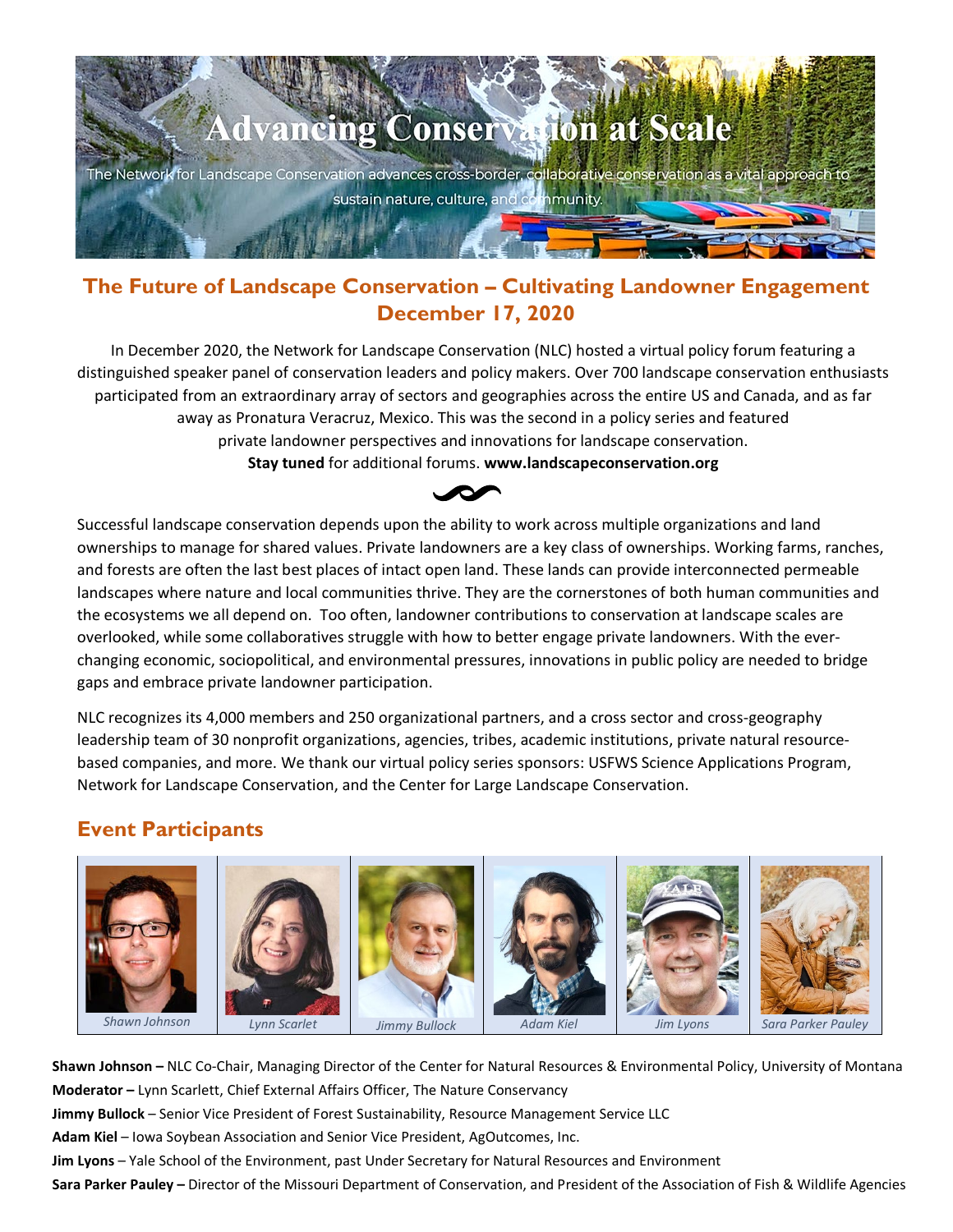## **Keynote: Lesli Allison, Executive Director of the Western Landowners Alliance**



Network for Landscape<br>CONSERVATION

While many wonderful things are happening across the country today in terms of collaborative conservation," Lesli said, "we wouldn't be having this conversation if it was all working." She challenged the audience to dig deeper into the relationship between landowners and conservation organizations. She spoke of the need for true collaboration in which all parties come together from the outset around a shared and mutually compelling interest. "It' s important that the relationships involved are not merely transactional in nature, that we actually care about one another's success."

She emphasized that conservation strategies for working lands must be fundamentally different from those traditionally used in wilderness preservation. "We have an opportunity to move beyond "Conservationas-usual." We're losing ground and will continue to do so until we change our fundamental approach.

For many years, conservation has been about separating and protecting nature from people. However, when it comes to working lands, the goal of conservation can no longer be to segregate people and nature but must focus instead on how we integrate. These lands, which we depend on for our sustenance, are where nature and people come together. It's where we must learn to be in right relationship both with the land and with one another. In this context, conservation isn't about separation, it's about stewardship. On an increasingly crowded planet, our future depends on whether we can figure this out. This *is* the future of conservation."

Lesli spoke of the importance of economics in conserving and stewarding working lands. "While conservation easements are one of our most powerful and important tools, they can only take us so far and they do not address the critical need to make it economically feasible to steward land for the many values landowners are asked to provide. The fact is, if land cannot generate reasonable livelihoods, only the wealthy will be able to afford land. Do we really want a conservation model that depends on the wealthy owning and controlling the best lands and resources? Let's think about what that implies for American democracy, and equity, and economic and environmental justice. Long-term conservation cannot rely on deed restrictions, regulations, wealthy owners, or recreation. Without better economic and cultural support for conservation and stewardship, these strategies will ultimately fail. We need to make it economically feasible for people to earn a reasonable livelihood, a livelihood that produces not just food and fiber but also wildlife habitat and healthy watersheds."

## **Moderator: Lynn Scarlett**



Lynn moderated the conversation among forum speakers related to landowner collaboration and engagement. She recognized the deep divides in the national narrative and asked the speakers to share their thoughts on a number of these topics: how to build and sustain trust and relationships; the question of land use for recreation, conservation, and protection; how to build investment partnerships; the differing uses of the land for forestry, agriculture, and recreation; market signals; as well as legislation and policy that would foster true collaboration.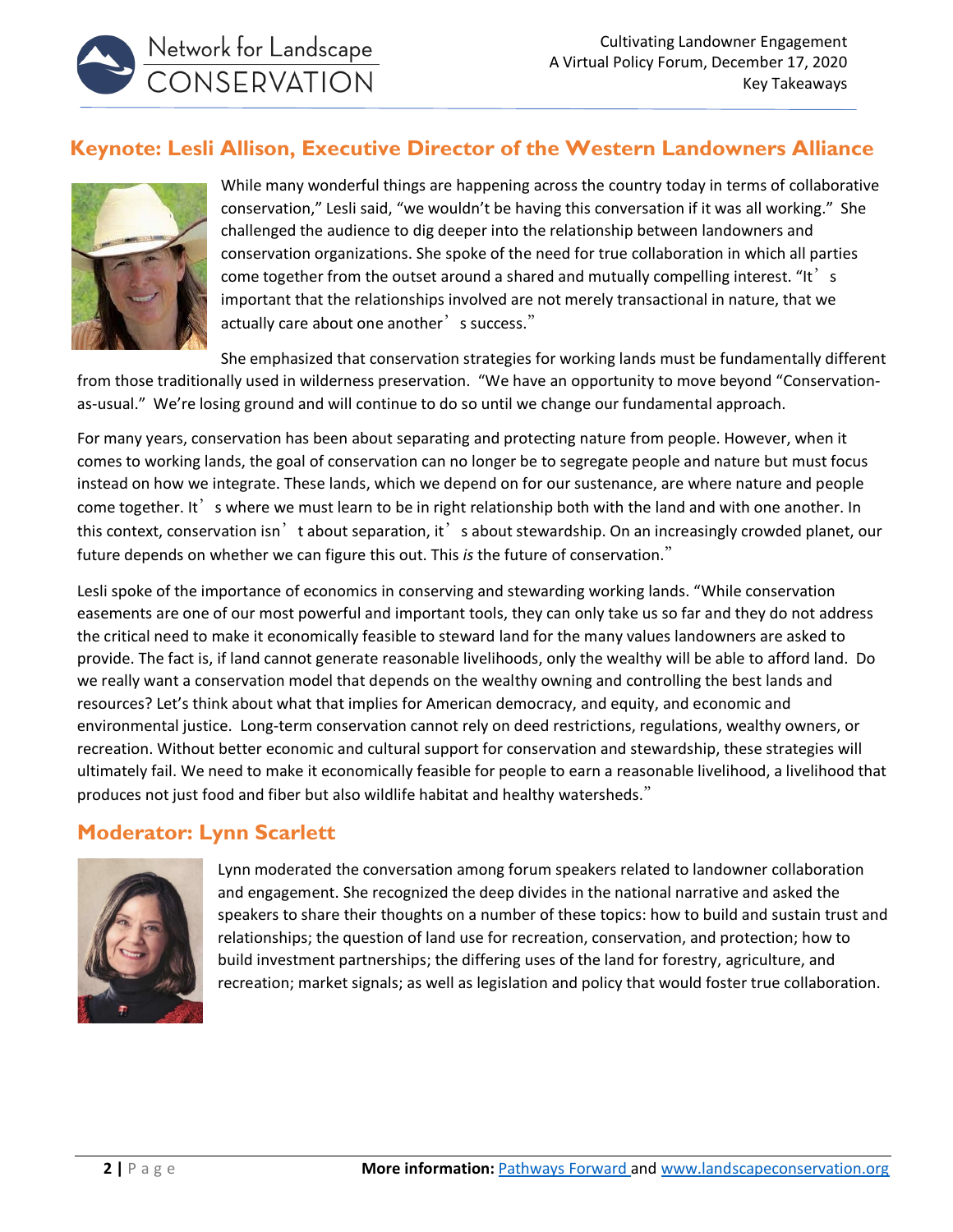



# **Jimmy Bullock**

**Landowner community:** "Private landowners are a diverse community, with varying reasons for owning lands. Most must realize economic return to be able to retain their ownership. One thing all landowners have in common is the privilege of being stewards of the land. Policy and markets can intersect and keep working lands working."

**Conservation:** Jimmy pointed out that shifts in land uses aren't usually good for conservation.

He went on to say, "Science-based, landscape driven actions and policy need to be aligned with private landownership objectives. It's not always about the monetary benefits; for many private landowners, the reward is being a good steward of the land."

**Markets:** "Markets, whether for traditional wood products, for conservation of important landscapes, or for carbon can help keep working lands working. Incentive programs for conservation need to be available to all private landowners. There are many opportunities for working forests to engage in landscape scale conservation – but we need to remove existing barriers for large forest landowner participation in conservation. Working landscapes and forests are part of the natural climate solution that we all believe in and a place for a lot of common ground. We need to include all forests as part of the natural climate and conservation solution."

**Trust:** "Many old paradigms aren't working. New paradigms, such as Conservation without Conflict, are the paradigm for the future. Working forests, farms and ranches protect species with non-regulatory approaches. As we build trust and work collaboratively, we are seeing real and transformational change in how private landowners, public agencies and other stakeholders are achieving conservation success across landscapes."



# **Sara Parker Pauley**

**Protection:** "From the state fish and wildlife perspective, we identified priority landscapes to start with. With 93% of our land base in private ownership, we worked across boundaries and put aside our siloed barriers to apply finite resources to strategic priorities. The Relevancy Roadmap has focused on supply and demand that provides greater long-term stability. Partnerships and cooperative agreements plus longer-term strategic planning with a lot of different partners focuses on external market-driven components for better longevity."

**Engagement:** "The Relevancy Roadmap mitigates hazards and risks and offers comprehensive

guidance for federal, state, and local entities to effectively convene at the regional level. This multi-jurisdictional approach requires considerable reliance on partnerships, multi-agency collaboration, and use of interdisciplinary teams. Every state is tackling this."

**Landowners and funding mechanism:** "We need to focus on human populations we have not been serving. One thing we've done is locate some of our office branches near landowners and address the needs of private lands to build relationships. We've been developing cooperative arrangements with initial funding and boots-on-the-ground work. Our citizenry supported a one-cent sales tax for funding and a  $1/10<sup>th</sup>$  of a percent for cost-share programs to protect soil and water efforts."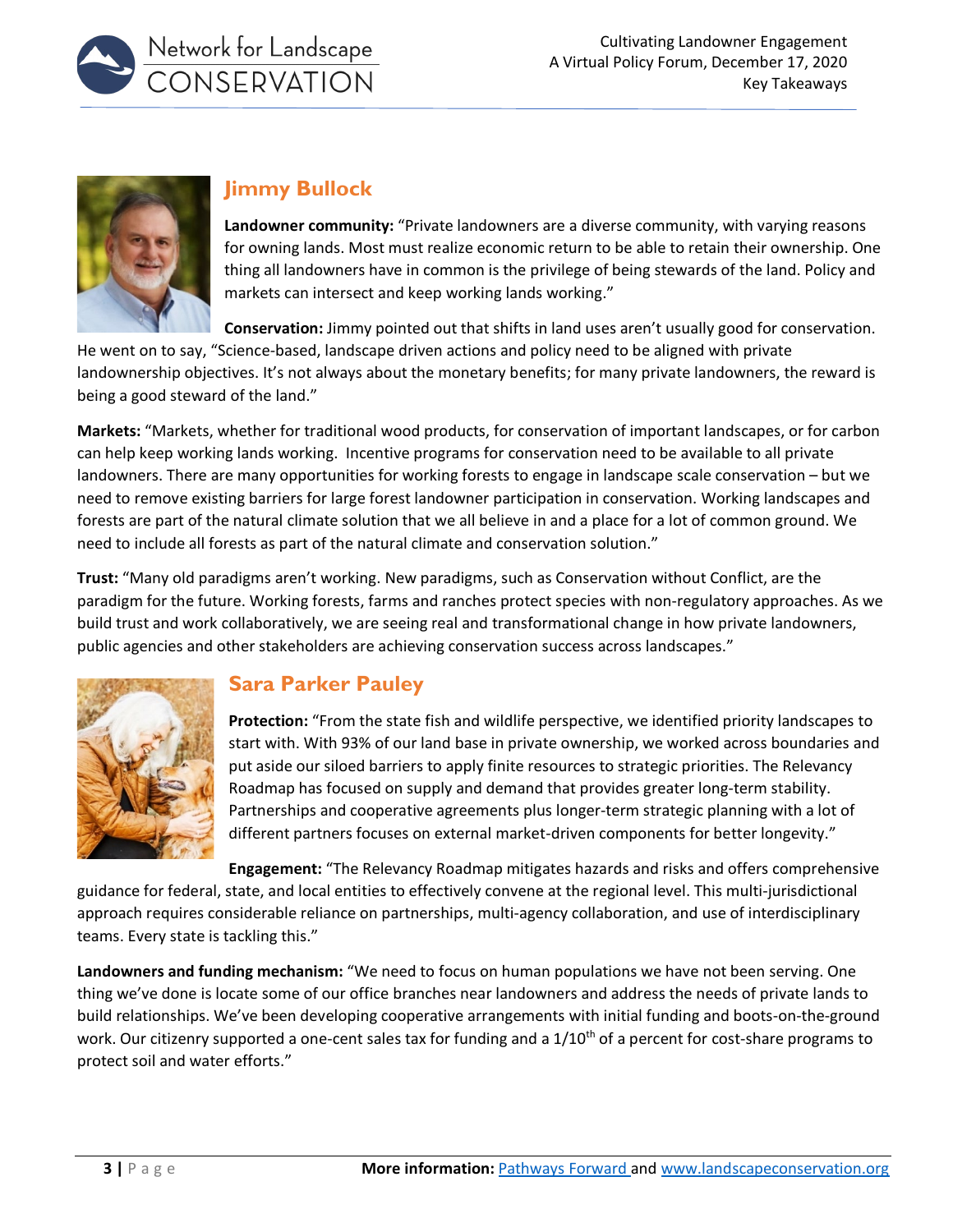



# **Lynn Scarlett**

"Nature is not just nice, it's essential. The degree to which we manage lands is essential and intrinsic to our economic well-being. The challenges are enormous – some would say at crisis levels." She also spoke about offsets that could ensure we don't have steep biological losses. We could protect 30% of lands by 2030 with the 30x30 Initiative. "Conservation banking and offsets are another tool. Developers could avoid impacts as well and mitigate through offsets the remaining impacts if we can structure this appropriately for landowners."



## **Adam Kiel**

**Conservation:** "Easement programs work in some locations, but with working lands it is the quickest way to create a generation divide. How we communicate has to be spot on. We can't start with easements which are seen by some as a taking of productive land."

**Landowners:** "We have a high rate of absentee owners and tenant farmers who are doing the groundwork. Don't forget this dynamic. This is an area of policy innovation."

**Markets:** "Farmers will produce anything if there are signals, but markets today don't encourage the production of water quality and carbon. We need to give them true signals to produce. A shift in mindset at USDA could be used to pay for an outcomes approach rather than a pay-for-practice approach. The farmers see the price for nitrogen reduction and carbon pricing as an opportunity. Watch [Kiss the Ground](https://kisstheground.com/) – a great documentary on this topic. We have an opportunity for agriculture to be one of the solutions to the climate crisis."

**Regenerative agriculture:** Cargill made a commitment to support regenerative practices in North America on 10 million acres. We need to leverage their interest and do more than we are currently doing. This is an opportunity, but we don't want to miss it. We can leverage offsets and connect to the big corporations of the world."

**Partnerships and the Farm Bill:** "The Farm Bill conservation title touches less than 10% of working lands. The USDA RCPP (Regional Conservation Partnership Program) program and the Alternative Funding Arrangement is a start down a better path. It has some ability to promote pay-for-performance. We could do more to leverage signals to meet climate goals with USDA programs. We are missing huge opportunities if we only take a government approach to create benefits for all parties. Sometimes programs are more beneficial to government partners than to landowners."



# **Lesli Allison**

**Protection:** "Nature will be the first to tell you that there is no such thing as permanent protection. We have broken every treaty when they became inconvenient. Legal protections are not worth the paper they are written on when environmental, economic, or social forces overwhelm them. And they will overwhelm them unless we better align economics and culture with conservation."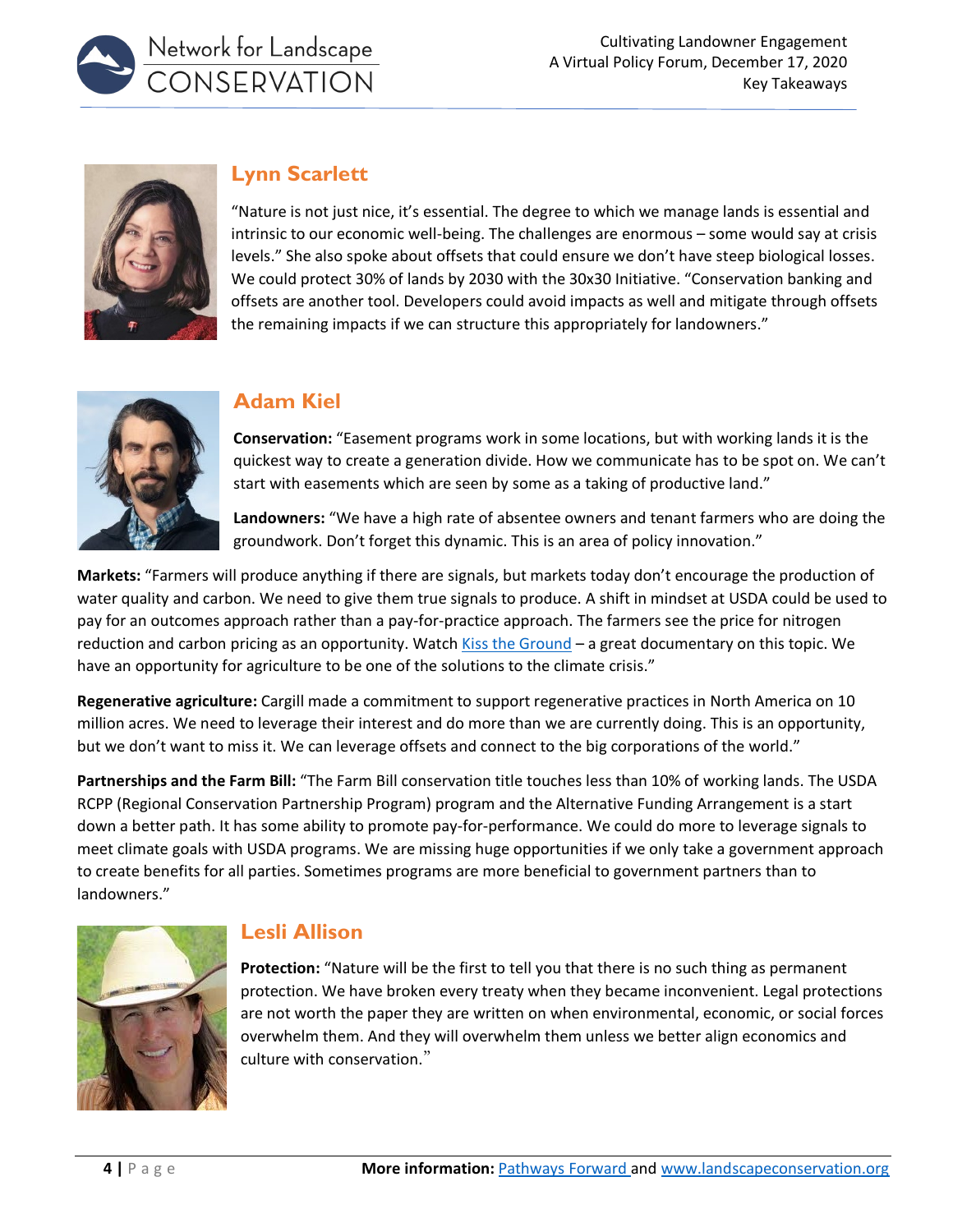

**Collaborative Conservation:** "People are part of the living landscape. We are a keystone species. We need to look at land as a living community and build relationships around stewarding land for the wellbeing of everyone. Looking forward, how are we going to do this together and do it differently? Hundreds of millions of dollars are being invested in large, urban-based NGOs, yet there is almost no investment being made in local, home-grown conservation where the ground game is actually being played, where success is happening. A little investment in place-based collaborative conservation goes a long way."

**Recreation on the land:** "Many people believe that turning land into public playgrounds is the answer. However, as conservationists, we first need to come to terms with the industrial scale impacts of outdoor recreation. From the carbon foot- print of getting there to scaring and displacing wildlife to the waste we leave behind, most outdoor recreation is anything but regenerative. We take happily, but we do very little as recreationalists to give back. Second, we have to recognize that the resources and leisure time to travel and recreate have often been built on the backs of those in other places far less fortunate. Third, our national parks are a treasure, but they are isolated and surrounded by increasingly fractured landscapes pocked by congested tourist traps and agricultural ghost towns. The solution cannot be more of the same."

**Funding:** "We need a funding mechanism that supports multi-year conservation agreements and transcends political administrations and appropriations cycles. The Wyoming Wildlife and Natural Resource Fund is a successful example. It also effectively combines and leverages federal, state and private dollars.**"**



### **Jim Lyons**

**Land protection:** "I see no difference in developing a strategy to use CRP to protect diversity and sequester carbon. Compensation is a helping hand and a mechanism to engage people in a cooperative way especially applied with other measures."

**Markets: "**It takes market forces and a commitment to collaboration. Agencies in USDA can work with NRCS and we should be paying people to provide conservation services. We can pay farmers to produce carbon. American farmers can grow anything. Small property owners want to participate in carbon markets, but it's challenging to do one- by-one. Coops may help

that. Remove barriers to entry; upfront costs are tremendous. The most recognized carbon exchange program has restrictive regulations. Start to think outside the box."

**Offsets:** "Offsets can be an extremely important tool for mitigation and can also be a tool to encourage restoration work for rural communities. As for carbon markets, companies could put money in a funding bank as an offset mechanism which can be applied to private land or even public lands."

**Farm Bill strategy:** "We have a long history of using government resources to build strategies that deal with different problems. Fast forward… maybe we can adapt basic programs in the Farm Bill to address opportunities. Could the Conservation Reserve program become the Climate Reserve program in order to achieve both climate and conservation goals. There is a high correlation between high carbon value and high conservation value."

**Trust:** "Trust requires we have an open mind, be willing to engage, and entertain ideas. We have to be there on the ground working with landowners and at meetings with agency officials. We all share responsibility, and when trust gets broken, we all suffer. It's the landowners who ultimately make the decision. From the very beginning, we can frame the strategies as a collaborative effort."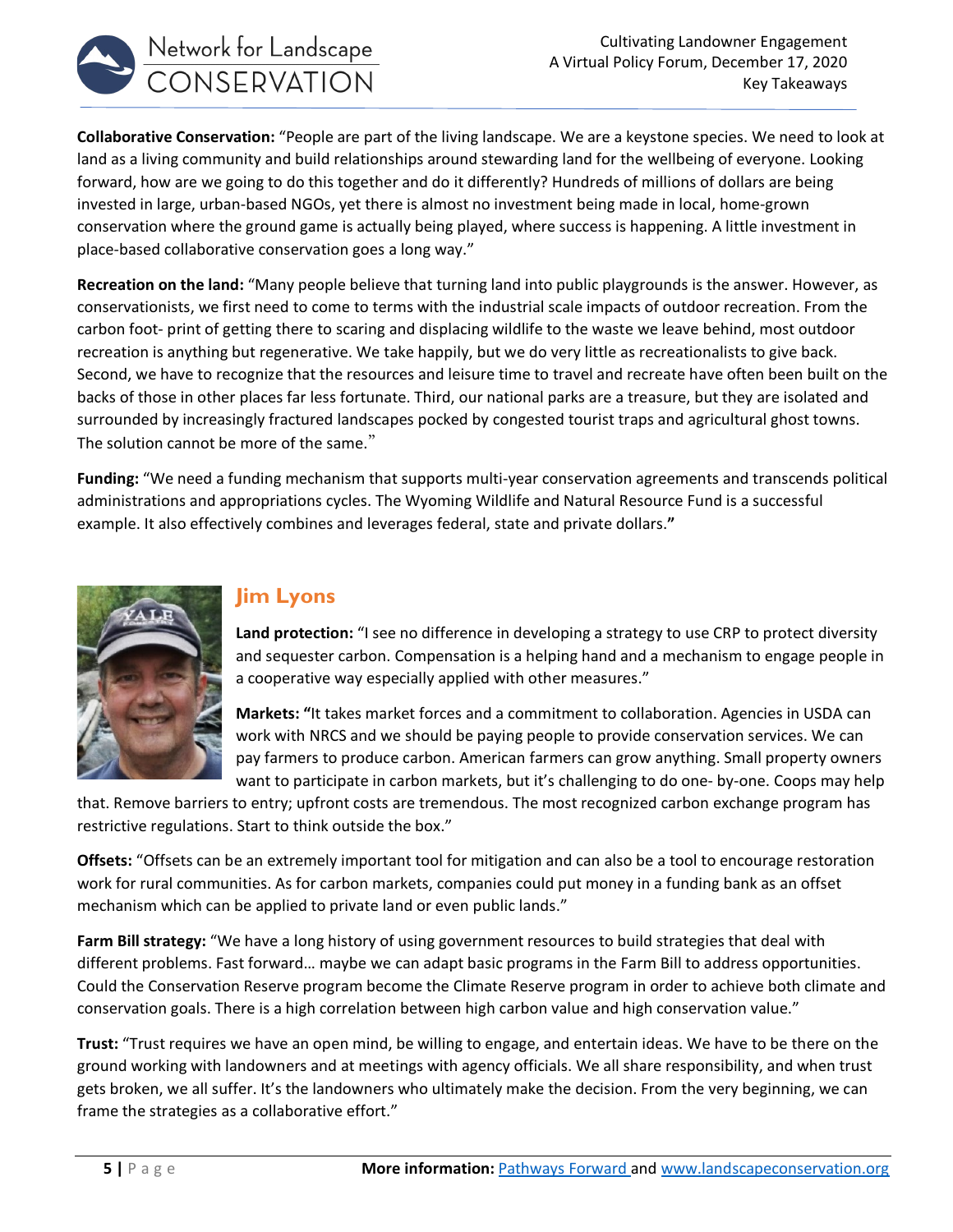

**Traditional knowledge:** "It's also critical we develop a willingness to listen and learn from generational ways of knowing. In particular, we can learn better to address carbon and biodiversity issues."



### **Shawn Johnson**

Shawn closed the session by applauding the rich, optimistic, and informative conversation. He emphasized that these connections could inform policy for the benefit of all lands. "These conversations are part of the bigger picture. When everyone stays engaged and works together, it creates an optimism for the success of our work."

# **Ideas and Opportunities for Moving Forward**

During the forum, our speakers referenced some of the best ideas today which showcase ways to move forward with federal action, landowner relationship building and engagement, market forces, funding mechanisms, conservation organizations and partnerships, and innovations that are currently doing more to encourage private landowners to engage in conservation at landscape scales. Ideas that hold the most promise for early action:

### **Relationship Building**

- Pursue a shared and mutual compelling interest that is not transactional, but relationship based.
- Work across boundaries and put aside our siloed barriers to apply finite resources to strategic priorities.
- Focus engagement on human populations we have not been serving.
- Create governance structures that facilitate coordination and empower collaborative decision making.
- Include absentee owners and tenant farmers who are doing the groundwork.

### **Market-Based Approaches and Funding Opportunities**

- Encourage innovation around policy tools and public/private funding that shape and motivate action among diverse partners.
- We need a mid-term funding mechanism to balance long- and short-term funding needs.
- Conservation banking and offsets are another tool if we can structure this appropriately for landowners.
- Offsets can be used to protect against steep biological losses.
- Pay farmers to produce carbon. The most recognized carbon exchange program has restrictive regulations. Innovate.
- Companies could create a funding bank as an offset mechanism for private land or even public lands.
- We need to give farmers true market signals to encourage production of water quality and carbon.
- Pay for an outcomes approach rather than a pay-for-practice approach.

#### **Landscape Conservation**

- Respect land as a living community that includes both people and wildlife on a finite planet.
- Few investments are being made in local, homegrown conservation. This needs to change.
- Explore opportunities to expand conservation programs to include working forests.
- Conservation without conflict works where working lands protect species with a non-regulatory approach.
- Science-based, landscape-driven actions and policy need to be implemented on a community level.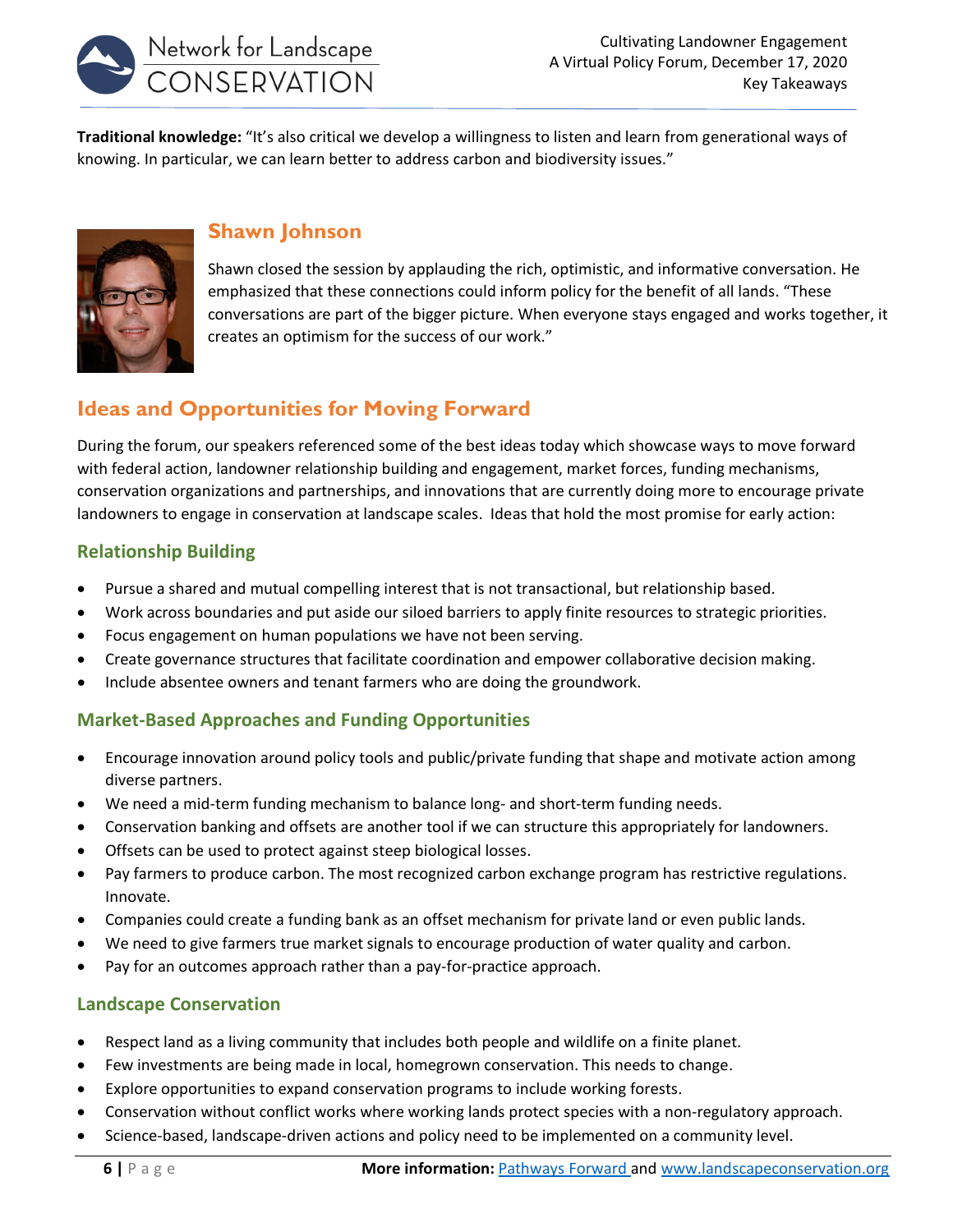

#### **Science and Knowledge Transfer**

- Generate and apply trans-disciplinary knowledge and recognize and utilize local knowledge and experience.
- Develop a willingness to listen and learn from generational ways of knowing.
- Leverage Cargill's interest in supporting regenerative practices in North America.

#### **Governance**

- Explore options for providing regulatory assurance over a 20-to-30-year time frame.
- Use CRP to protect diversity and sequester carbon on environmentally sensitive land.

# **Programs Noted in the Virtual Forum**

#### **National Programs**

- **[USDA RCPP](https://www.nrcs.usda.gov/wps/portal/nrcs/main/national/programs/financial/rcpp/)** Program promotes coordination of [NRCS](https://www.nrcs.usda.gov/wps/portal/nrcs/detailfull/national/plantsanimals/fishwildlife/?cid=nrcseprd1297294) conservation activities with partners with contributions to expand collective ability to address on-farm, watershed, and regional natural resource concerns.
- **National Alliance [of Forest Owners](https://nafoalliance.org/)** Committed to advancing federal policies that ensure working forests provide clean air, clean water, wildlife habitat and jobs through sustainable practices and strong markets.
- **[The National Heritage Areas Program](https://www.nps.gov/subjects/heritageareas/index.htm)** Unlike national parks, NHAs are large, lived-in landscapes and entities collaborate with communities to determine how to make heritage relevant to local interests and needs.
- **[Relevancy Road Map](https://www.fishwildlife.org/afwa-informs/resources/blue-ribbon-panel/relevancy-roadmap)** A practical guide to help fish and wildlife agencies engage broader constituencies.
- **[Acres for America](https://www.nfwf.org/programs/acres-america)** A Walmart supported public-private land conservation partnership program in the U.S.

#### **Relationship Building**

- **[The Stewardship Network](https://www.google.com/url?sa=t&rct=j&q=&esrc=s&source=web&cd=&cad=rja&uact=8&ved=2ahUKEwi8xu2M0PPtAhXOFTQIHXI3AYkQFjAAegQIARAD&url=https%3A%2F%2Fwww.stewardshipnetwork.org%2F&usg=AOvVaw1y0ZXL80tEjV9OmlG9rl3t)** As a nationally and internationally recognized organization in this field, the Stewardship Network is committed to practicing collaborative conservation in pursuit of collective impact.
- **[Southeast Conservation Adaptation Strategy \(SECAS\)](http://secassoutheast.org/)** A collaborative approach to prioritizing conservation action across 15 states in the Southeast.
- **[Rivers, Trails and Conservation Assistance Program](https://www.nps.gov/orgs/rtca/community-projects.htm) (NPS)** A program that provides planning and technical assistance for community-led collaborative efforts (by invitation).
- **[Western Collaborative Conservation Network \(WCCN\)](https://collaborativeconservation.org/program/practice/wccn/)** WCCN promotes community-based collaborative conservation efforts to strengthen and sustain healthy landscapes and vibrant, thriving communities.

#### **Market-Based Approaches and Funding Opportunities**

- **[Audubon's Conservation Ranching Program](https://www.audubon.org/conservation/ranching)** An Audubon certification seal brings broad market appeal that enhances demand by consumers that want options for sustainably raised beef and benefits wildlife habitat.
- **[Alternative Funding Arrangement](https://www.nrcs.usda.gov/wps/portal/nrcs/detail/national/newsroom/releases/?cid=nrcseprd1556838)** The USDA's NRCS invested \$50 million in fiscal year 2020 to fund a unique, partner-led approach to addressing natural resource concerns at local, regional, and landscape scales.
- **[Restore Colorado](https://www.nfwf.org/programs/rocky-mountain-rangelands/restore-colorado-program)** This funding model is a relatively new partnership program from [NFWF.](https://www.nfwf.org/partnerships)
- **↓ [Catalyst Fund](https://landscapeconservation.org/catalyst-fund/)** (NLC) The fund invests in collaborative capacity of community-grounded landscape conservation partnerships, collaboratives, and initiatives.
- **[Conservation Reserve Program \(CRP\)](https://www.fsa.usda.gov/programs-and-services/conservation-programs/conservation-reserve-program/)** CRP is a land conservation program administered by the Farm Service Agency (FSA-USDA). In exchange for a yearly rent payment, farmer enrollees agree to remove environmentally sensitive land from ag production and plant species that improve environmental health and quality.
- **[Wyoming Wildlife and Natural Resource Fund](https://wwnrt.wyo.gov/)** Works with 120+ partners funding 700 projects since 2005.